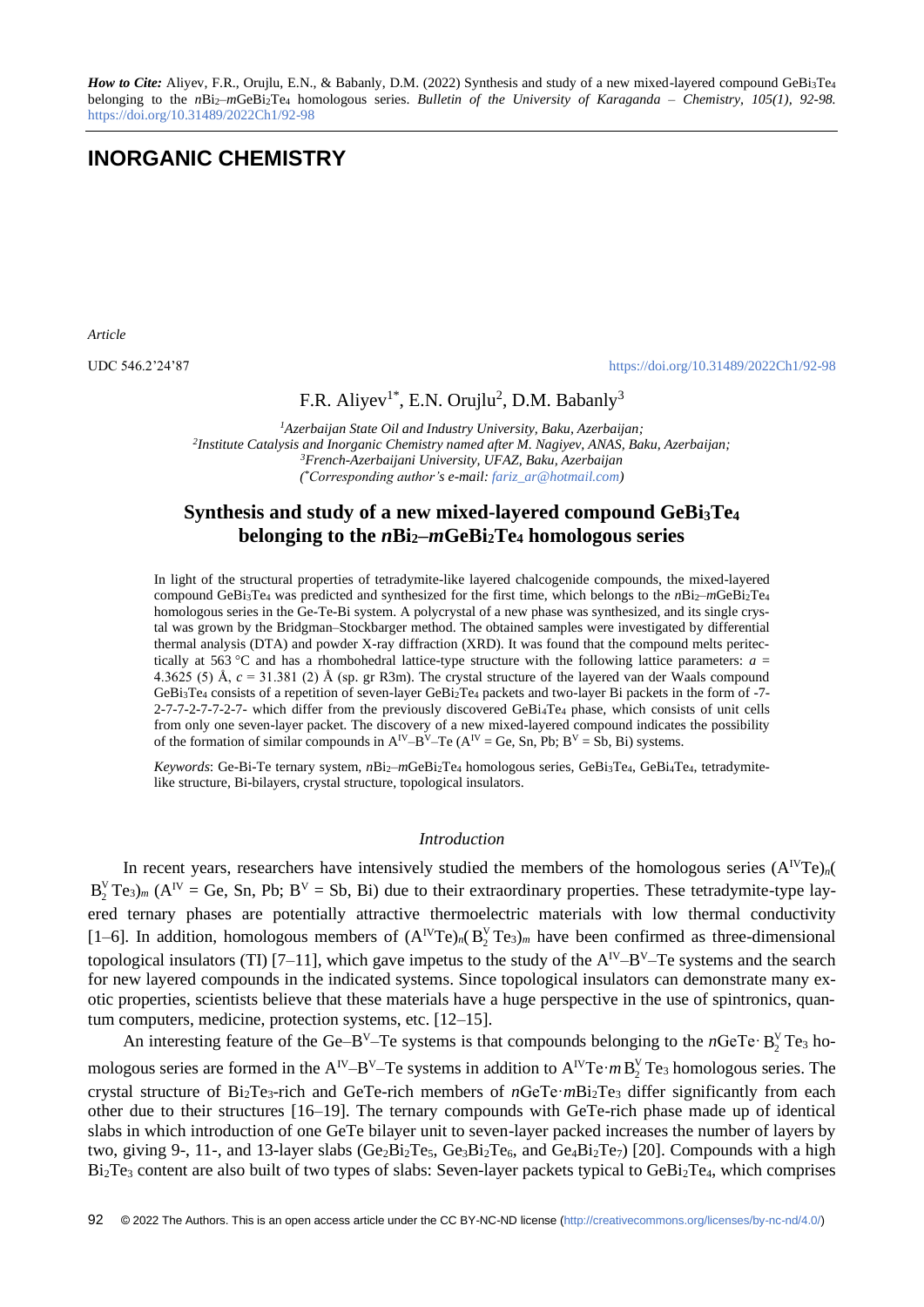four anionic and three cationic layers and five-layered tetradymite. The general formula for these mixed layers can be written as  $n\text{GeBi}_2\text{Te}_3$ *m*Bi<sub>2</sub>Te<sub>3</sub>, where *n* and *m* are the numbers of seven-layer and five-layer packets per unit cell, respectively. The slabs are bonded with each other by weak van der Waals forces.

The existence of another type of mix-layered compounds belonging to  $n B_2^V \cdot m B_2^V X_3$  homologous series is also confirmed [21–23]. The crystal structure of this type of homologous series consists of repeating five-layered  $B_2^V X_3$  and two-layered  $B_2^V$  packets connected by the van der Waals forces that are stacked along the *c* axes in an ordered manner.

Analysis of the literature shows that in the  $A^{IV}-B^{V}-Te$  systems, along with the homologous series  $(A^IVTe)_n(B_2^VTe_3)_m$ , there also exist ternary phases corresponding to the  $nB_2^V-mA^IVB_2^VTe_4$  homologous series. The formation of such kinds of members is confirmed in numerous works:  $SnBi<sub>4</sub>Te<sub>4</sub>$  [24],  $GeSb<sub>4</sub>Te<sub>4</sub>$ [25], and GeBi<sub>4</sub>Te<sub>4</sub> [26]. The existence of these compounds, in particular GeBi<sub>4</sub>Te<sub>4</sub>, increases the probability of formation of other members of  $nBi<sub>2</sub>-mGeBi<sub>2</sub>Te<sub>4</sub>$  homologous series in the Ge-Te-Bi system. Considering foresaid, in this paper, for the first time, a new van der Waals type of mixed-layered compound  $Bi_2$ :  $2(GeBi_2Te_4)$  was synthesized and studied, which comprises seven-layer  $GeBi_2Te_4$  packets and two-layer Bi packets repeating along the *c* axis in the form of -7-2-7-7-2-7-7-2-7-.

### *Experimental*

For synthesis GeBi<sub>3</sub>Te<sub>4</sub> compound, high purity elements Ge (99.999 %, Alfa Aesar), Bi (99.999 %, Alfa Aesar), and Te (99.999 %, Alfa Aesar) (Table 1) were melted in a quartz ampoule according to stoichiometric amounts under the vacuum condition ( $10^{-2}$  Pa) at 800 °C for 3 hours and quenched in ice water. Then annealing was carried out at 450 °C for 1000 h to reach an equilibrium state. In the second part of the work, a single-crystal sample with GeBi<sub>3</sub>Te<sub>4</sub> composition was grown by the vertical Bridgman–Stockbarger method. For this, a quartz ampoule with a conical bottom was sealed  $(10^{-2}$  Pa) and passed through the hot zone (650 °C) of the two-zone furnace into the cold zone (450 °C) at the 1.0 mm/h speed. As a result, bulk singlecrystal ingots 2.5 cm in length and 0.8 cm in diameter were grown by the vertical Bridgman–Stockbarger method. The obtained samples were investigated by DTA and XRD methods.

X-ray diffraction analysis was performed at room temperature in the range  $2\theta = 5-75$  degrees on a Bruker D2 PHASER diffractometer (CuK<sub>al</sub> radiation). The "NETZSCH 404 F1 Pegasus" system was used for differential thermal analysis. DTA of the annealed alloy was carried out from room temperature to 800 °C with a heating and cooling rate of 5 °C min<sup>-1</sup>. The crystal lattice parameters were calculated using the TOPAS V3.0 program.

Table 1

| Element        | CAS number | Source     | Purity   | Form                 |
|----------------|------------|------------|----------|----------------------|
| Germanium      | 7440-56-4  | Alfa Aesar | 99.999 % | Pieces               |
| Tellurium      | 13494-80-9 | Alfa Aesar | 99.999 % | Lump                 |
| <b>Bismuth</b> | 7440-69-9  | Alfa Aesar | 99.998 % | Polycrystalline lump |

### **Information about initial elements**

#### *Results and Discussion*

The polycrystalline sample of GeBi3Te<sup>4</sup> was analyzed by powder X-ray diffraction method and obtained XRD patterns were compared with bismuth,  $GeBi<sub>4</sub>Te<sub>4</sub>$  and  $GeBi<sub>4</sub>Te<sub>4</sub>$  (Figure 1). XRD pattern of GeBi4Te4 was taken from [26]. Comparison of diffraction lines of the synthesized polycrystalline sample with the bismuth,  $GeBi<sub>2</sub>Te<sub>4</sub>$ , and  $GeBi<sub>4</sub>Te<sub>4</sub>$  data shows that new diffraction lines appear on the diffraction pattern of the GeBi3Te<sup>4</sup> sample. Using TOPAS V3.0 software, the XRD result of the new phase was indexed and identified as a GeBi<sub>3</sub>Te<sub>4</sub> compound with a tetradymite-like layered structure and has the lattice parameter values  $a = 4.3625(5)$  Å,  $c = 31.381(2)$  Å (sp. gr R3m1).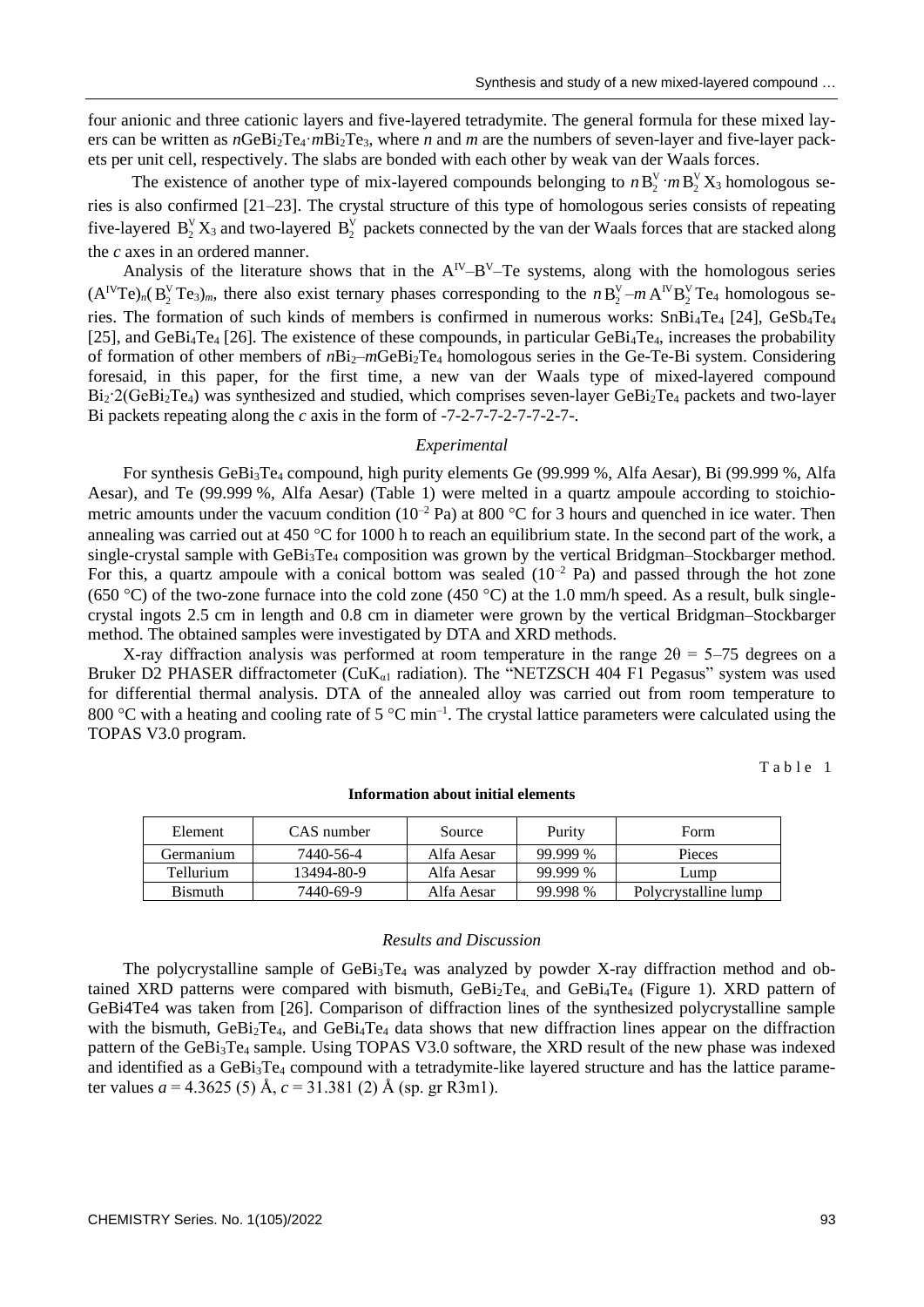

Figure 1. PXRD patterns of Bismuth, GeBi<sub>2</sub>Te<sub>4</sub>, GeBi<sub>3</sub>Te<sub>4</sub>, and GeBi<sub>4</sub>Te<sub>4</sub>

In Figure 2, the Rietveld refinement profile for the new synthesized GeBi<sub>3</sub>Te<sub>4</sub> phase was shown. It is seen that all peak positions of the PXRD pattern are perfectly indexed with calculated lattice parameters.



Figure 2. PXRD pattern for the  $GeBi<sub>3</sub>Te<sub>4</sub>$ 

Analyses performed on the cleaved surface of the single-crystal sample, obtained by the Bridgman– Stockbarger method (nominal composition of GeBi<sub>3</sub>Te<sub>4</sub>), show that crystal comprises several phases along with the sample (Figure 3). The XRD results show that the primary crystallization phase is GeBi<sub>3</sub>Te<sub>4</sub>, then comes a mix of two phases GeBi<sub>3</sub>Te<sub>4</sub> and GeBi<sub>4</sub>Te<sub>4</sub>, and finally pure phase of GeBi<sub>4</sub>Te<sub>4</sub>. Subsequent research shows that no other ternary mixed-layered compounds were found.

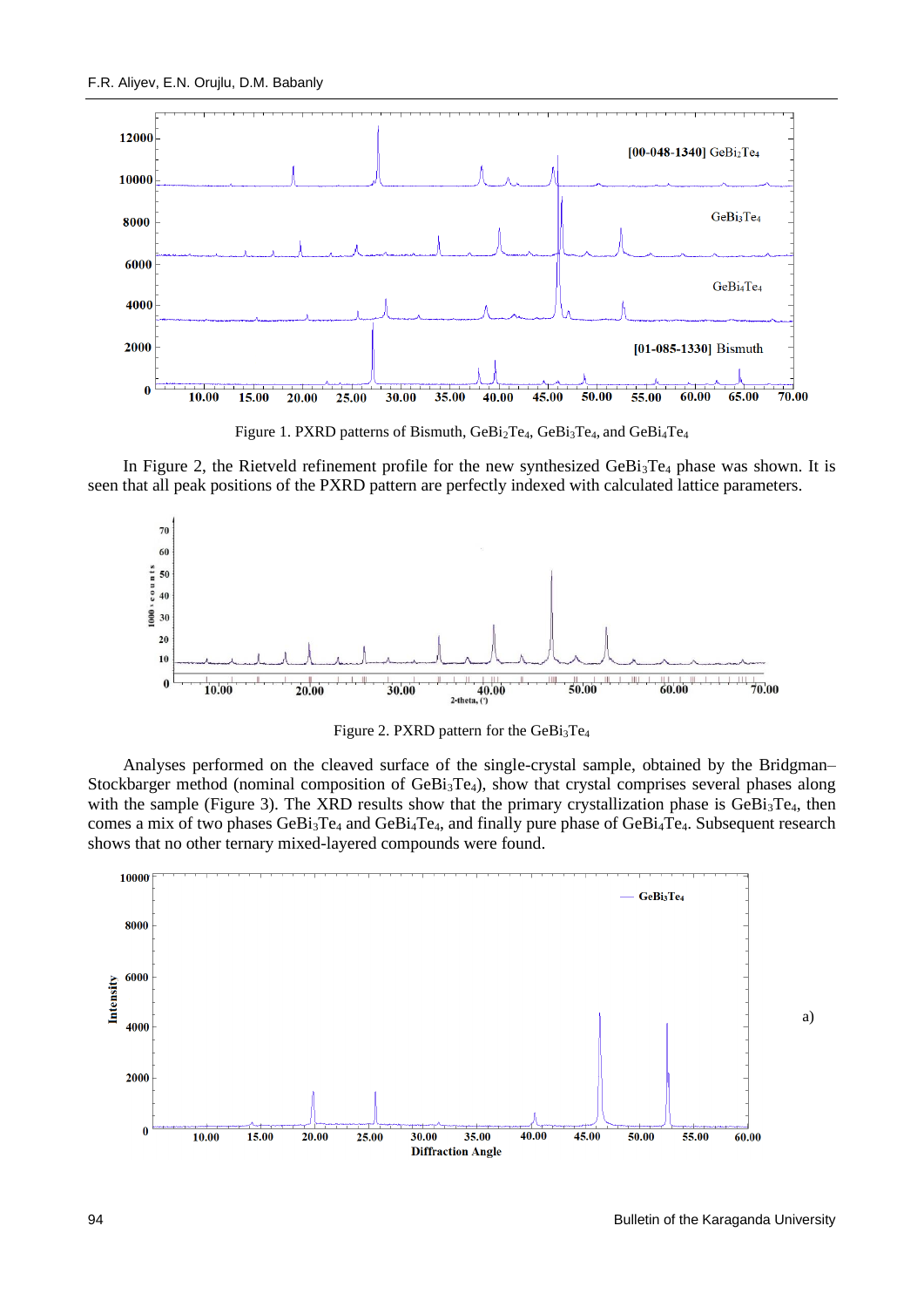

Figure 3. XRD pattern of a sample from the cleaved surface of the single-crystal a)  $GeBi_3Te_4$ , b)  $GeBi_3Te_4 + GeBi_4Te_4$ , c) GeBi4Te<sup>4</sup>

The novel synthesized compound belongs to the tetradymite-type layered structure family where crystal structure consists of stacked together two rocksalt-type septuple blocks of Te-Bi-Te-Ge-Te-Bi-Te (GeBi<sub>2</sub>Te<sub>4</sub>, sp. gr R-3m) and bismuth bilayer Bi-Bi (Figure 4) repeating along the c axis. Each atomic layer is strongly bonded with each other by covalent bonds, while weak van der Waals forces exist between blocks.



Figure 4. Crystal structure of GeBi3Te4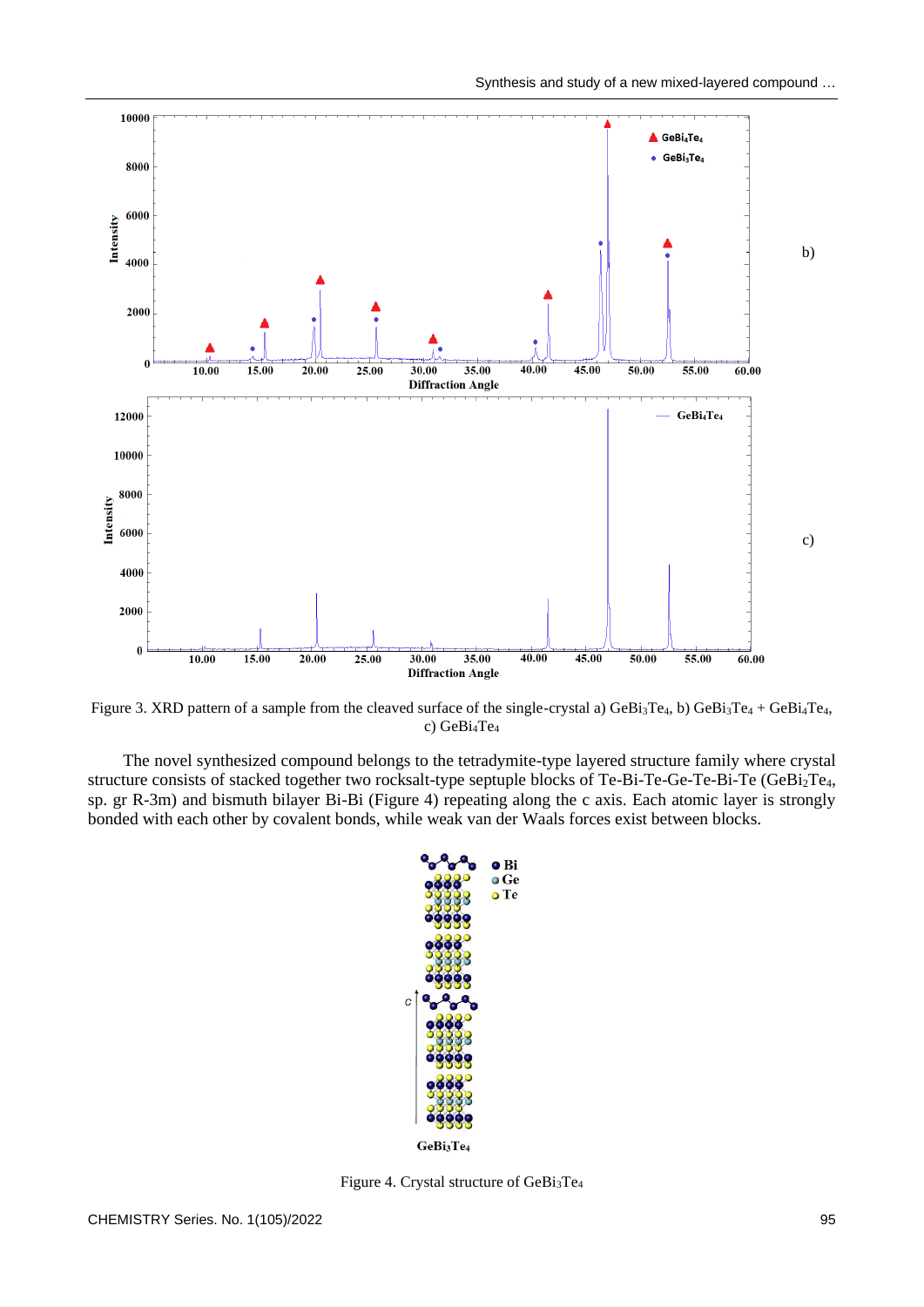Figure 5 shows DTA results of the newly synthesized GeBi<sub>3</sub>Te<sub>4</sub> phase which was analyzed from the powder sample. As can be seen, two endothermic effects are observed in the thermogram. The first and intensive endothermic effect noted at 563 °C belongs to the peritectic decomposition of the GeBi<sub>3</sub>Te<sub>4</sub> compound, while the second endothermic effect at 585  $^{\circ}$ C refers to the end of melting. No additional effects are detected in DTA analysis which confirms that the synthesized sample is phase pure and does not contain any traces of other phases alongside GeBi3Te4.



Figure 5. Heating thermogram of the GeBi3Te<sup>4</sup> phase

Finding one more compound alongside  $GeBi_4Te_4$  in  $nBi_2-mGeBi_2Te_4$  homologous series opens to researchers great opportunities for searching new mixed layered ternary compounds in another homologous series such as  $nB_2^V - mA^V B_4^V Te_7$  and  $nB_2^V - mA_2^V B_2^V Te_5$ . New ternary materials with more complex and long-period mixed layered structures will potentially show more extraordinary properties.

#### *Conclusions*

In this paper, for the first time, the mixed-layered compound GeBi<sub>3</sub>Te<sub>4</sub> was synthesized and analyzed which belongs to nBi<sub>2</sub>-mGeBi<sub>2</sub>Te<sub>4</sub> homologous series in the Ge-Te-Bi system. Novel ternary compound melts peritectically at 563 °C and crystallizes:  $a = 4.3625$  (5) Å,  $c = 31.381$  (2) Å (sp. gr R3m). The structure of the novel phase is consists of a repetition of seven-layer GeBi<sub>2</sub>Te<sub>4</sub> and Bi bilayer packets in the -7-7-2-7-7-2-7-7-2- form. Finding a second ternary compound in  $nBi_2$  — mGeBi<sub>2</sub>Te<sub>4</sub> increases the probability of the existence of other mixed-layered ternary compounds in  $nB_2^V - mA^{IV}B_2^V$ Te<sub>4</sub> homologous series. Synthesized novel phase has potential application as topological insulators.

#### *Acknowledgements*

This work has been carried out within the framework of the international joint research laboratory "Advanced Materials for Spintronics and Quantum Computing" (AMSQC) established between the Institute of Catalysis and Inorganic Chemistry of ANAS (Azerbaijan) and Donostia International Physics Center (Basque Country, Spain) and partially supported by the Science Development Foundation under the President of the Republic of Azerbaijan — Grant No. EIF-GAT-5-2020-3(37)-12/02/4-M-02.

#### References

1 Wu, D., Xie, L., Xu, X., He, & High, J. (2019). Thermoelectric Performance Achieved in GeTe–Bi2Te<sup>3</sup> Pseudo-Binary via Van der Waals Gap-Induced Hierarchical Ferroelectric Domain Structure. *Adv. Funct. Mater*. 1806613. <https://doi.org/10.1002/adfm.201806613>

2 Madar, N., Givon, T., Mogilyansky, D., & Gelbstein, Y. (2016). High thermoelectric potential of Bi2Te3 alloyed GeTe-rich phases. *Journal of Applied Physics*, *120*(3), [035102]. <https://doi.org/10.1063/1.4958973>

3 Junqin Li, Yucheng Xie, Chunxiao Zhang, Kuan Ma, Fusheng Liu, Weiqin Ao, Yu Li, & Chaohua Zhang. (2019). Stacking Fault-Induced Minimized Lattice Thermal Conductivity in the High-Performance GeTe-Based Thermoelectric Materials upon Bi2Te<sup>3</sup> Alloying. *Alloying. Mater. Interfaces*. 20064–20072[. https://doi.org/10.1021/acsami.9b04984](https://doi.org/10.1021/acsami.9b04984)

4 Di Wu, Lin Xie, Xiaolian Chao, Zupei Yang, & Jiaqing He (2019). Step-Up Thermoelectric Performance Realized in Bi2Te<sup>3</sup> Alloyed GeTe via Carrier Concentration and Microstructure Modulations. *ACS Appl. Energy Mater*. 1616–1622. <https://doi.org/10.1021/acsaem.9b00057>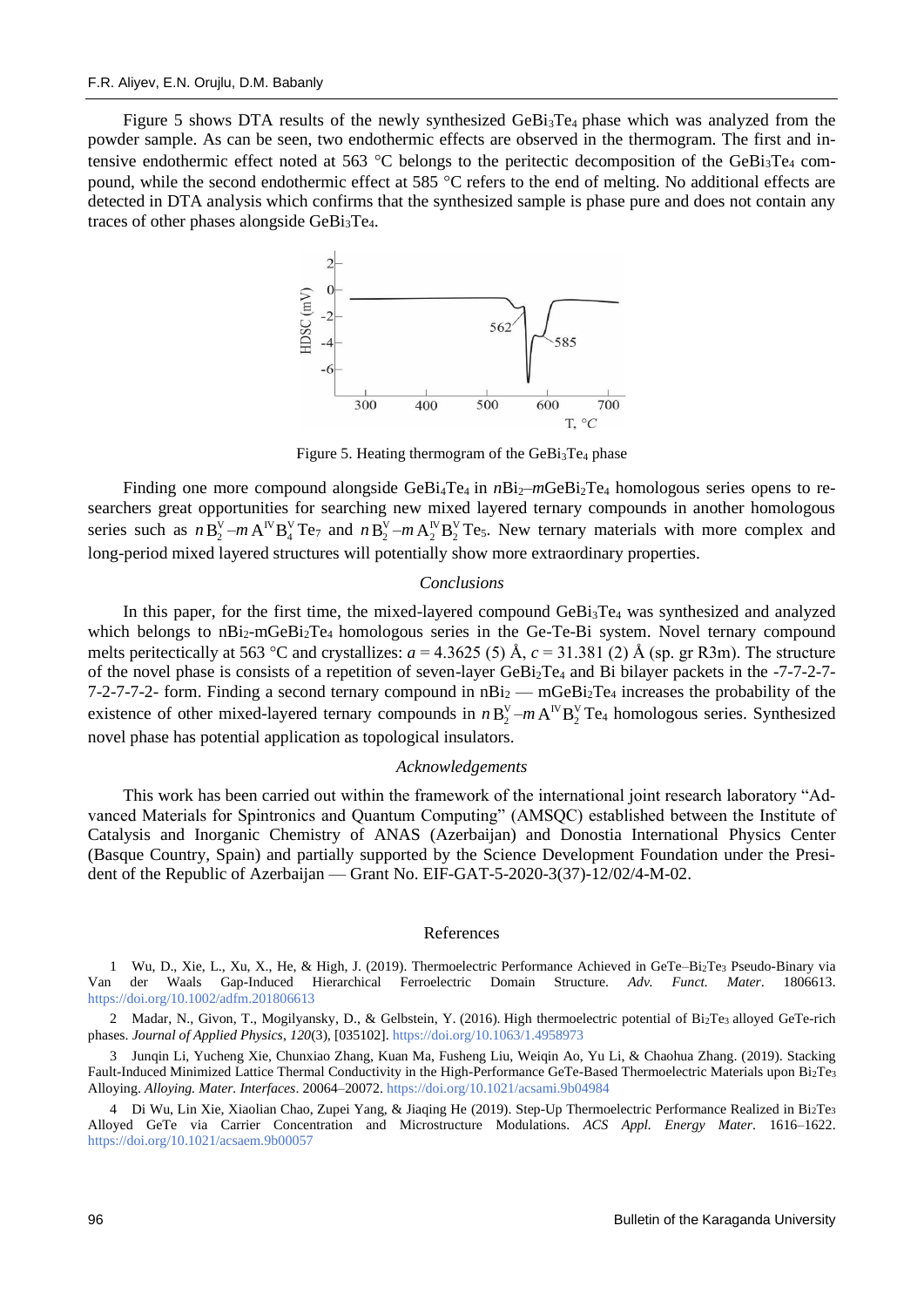5 von Rohr, F., Schilling, A., & Cava, R.J. (2013). Single-crystal growth and thermoelectric properties of Ge(Bi,Sb)<sub>4</sub>Te7. *Journal of physics. Condensed matter : an Institute of Physics journal, 25(7), 075804. [https://doi.org/10.1088/0953-](https://doi.org/10.1088/0953-8984/25/7/075804)* [8984/25/7/075804](https://doi.org/10.1088/0953-8984/25/7/075804)

6 Omoto T., Kanaya, H., İshibashi, H., Kubota, Y., Kifune, K., & Kosuga, A. (2016). Formation Phases and Electrical Properties of Ge-Bi-Te compounds with Homologous Structures. *Journal of electronic materials, 45*, 1478–1483. <https://doi.org/10.1007/s11664-015-4083-z>

7 Kampmeier, J., Weyrich, C., Lanius, M., Schall, M., Neumann, E., Mussler, G., Schäpers, T., & Grützmacher, D. (2016). Selective area growth of Bi 2 Te 3 and Sb 2 Te 3 topological insulator thin films. *Journal of Crystal Growth, 443*, 38–42. <https://doi.org/10.1016/j.jcrysgro.2016.03.012>

8 Politano, A., Caputo, M., & Nappini, S. (2014). Exploring the surface chemical reactivity of single crystals of binary and ternary bismuth chalcogenides. *J. Physical Chemistry C*, 21517–21522.<https://doi.org/10.1021/jp506444f>

9 Okamoto, K., Kuroda, K., & Miyahara, H. (2012). Observation of a Highly Spin-Polarized Topological Surface State in GeBi2Te4. *Phys. Rev. B.*, 195304[. https://doi.org/10.1103/PhysRevB.86.195304](https://doi.org/10.1103/PhysRevB.86.195304)

10 Nurmamat, M., Okamoto, K., Siyuan, Zhu., Menshchikova, T V., Rusinov, I.P., & Korostelev, V.O. (2020). Topologically Nontrivial Phase-Change Compound GeSb2Te4. *ACS nano, 14,* 9059–9065[. https://doi.org/10.1021/acsnano.0c04145](https://doi.org/10.1021/acsnano.0c04145)

11 Rabia Sultanaab, Nehac, P., Goyalab, R., Patnaikc, S., & Awanaa, V. (2017). Unusual non saturating Giant Magnetoresistance in single crystalline Bi2Te3 topological insulator. *Journal of Magnetism and Magnetic Materials, 428*, 213–218. <https://doi.org/10.1016/j.jmmm.2016.12.011>

12 Babanly, M.B., Chulkov, E.V, Aliev, Z.S., Shevelkov, A.V., & Amiraslanov, I.R. (2017). Phase Diagrams in Materials Science of Topological Insulators Based on Metal Chalcogenides. *Russian Journal of Inorganic Chemistry, 62,* 1703–1729. <https://doi.org/10.1134/S0036023617130034>

13 Viti, L., Coquillat, D., Politano, A., Kokh, K.A., Aliev, Z.S., & Babanly, M.B. (2016). Plasma-wave terahertz detection mediated by topological insulators surface states. *Nano Letters*, 80–87.<https://doi.org/10.1021/acs.nanolett.5b02901>

14 Otrokov, M.M., Klimovskikh, I.I., & Bentmann, H. (2019). Prediction and observation of the antiferromagnetic topological insulator. *Nature*, 416–422.<https://doi.org/10.1038/s41586-019-1840-9>

15 Papagno M., Eremeev, S., Fujii, J., Aliev, Z.S., Babanly, M.B., Mahatha, S., Vobornik, I., & Mamedov, N. (2016). Multiple Coexisting Dirac Surface States in Three-Dimensional Topological Insulator PbBi6Te10. *ACS Nano, 10*, 3518–3524. <https://doi.org/10.1021/acsnano.5b07750>

16 Shelimova, L.E., Karpinskii, O.G., Kosyakov, V.I., Shestakov, V.A., & Zemskov, V.S. (2000). Homologous series of layered tetradymite-like compounds in Bi-Te and GeTe-Bi2Te<sup>3</sup> systems. *Journal of Structural Chemist*, 81–87. <https://doi.org/10.1007/BF02684732>

17 Shelimova, L.E., Karpinskii, O.G., Zemskov, V.S, & Konstantinov P.P. (2000). Structural and Electrical Properties of Layered Tetradymite-like Compounds in the GeTe-Bi<sub>2</sub>Te<sub>3</sub> and GeTe-Sb<sub>2</sub>Te<sub>3</sub> Systems. *Inorganic Materials*, 36, 235–242. <https://doi.org/10.1007/BF02757928>

18 Shelimova, L.E., Karpinskii, O.G., Konstantinov, P.P., Avilov, E.S., & Kretova, M.A. (2004). Crystal Structures and Thermoelectric Properties of Layered Compounds in the ATe–Bi2Te<sup>3</sup> (A = Ge, Sn, Pb) Systems. *Inorganic Materials, 40*, 451–460. [https://doi.org/10.1023/B: INMA.0000027590.43038.a8](https://doi.org/10.1023/B:INMA.0000027590.43038.a8)

19 Shelimova, L.E., Karpinskii, O.G., Kretova, M.A., & Zemskov, V.S. (2000). X-ray Diffraction Study of Ge-Bi-Te Mixed-Layer Ternary Compounds. *Inorganic Materials, 36*, 1108–1113[. https://doi.org/10.1007/BF02758926](https://doi.org/10.1007/BF02758926)

20 Alakbarova, T.M., Hans-Jürgen, Meyer, Orujlu, E.N., Amiraslanov, I.R., & Babanly, M.B. (2021). Phase Transitions Phase equilibria of the GeTe−Bi2Te<sup>3</sup> quasi-binary system in the range 0–50 mol% Bi2Te3. *Phase Transitions, 94*, 366–375. <https://doi.org/10.1080/01411594.2021.1937625>

21 Manisha Samanta, & Kanishka Biswas (2020). 2D Nanosheets of Topological Quantum Materials from Homologous (Bi2)*m*(Bi2Se3)*<sup>n</sup>* Heterostructures: Synthesis and Ultralow Thermal Conductivity. *Chemistry of Materials*, 8819–8826. <https://doi.org/10.1021/acs.chemmater.0c02129>

22 Pierre F.P. Poudeu (2005). Mercouri G. Kanatzidis. Design in solid state chemistry based on phase homologies. Sb<sub>4</sub>Te<sub>3</sub> and Sb8Te<sup>9</sup> as new members of the series (Sb2Te3)*m*(Sb2)*n*. *Chem. Commun*., 2672–2674.<https://doi.org/10.1039/B500695C>

23 Govaerts, K., Sluiter, M.H.F., Partoens, B., & Lamoen, D. (2012).Stability of Sb-Te layered structures: First-principles study. *Phys. Rev. B.*, 144114[. https://doi.org/10.1103/PhysRevB.85.144114](https://doi.org/10.1103/PhysRevB.85.144114)

24 Orujlu, E.N., Seidzade, A.E., Aliev, Z.S., Amiraslanov, I.R., & Babanly, M.B. (2020). Synthesis and crystal structure of a new 9P-type layered Van der Waals compound SnBi4Te4. *Chemical Problems, 1*, 40–48. [https://doi.org/10.32737/2221-8688-2020-](https://doi.org/10.32737/2221-8688-2020-1-40-48) [1-40-48.](https://doi.org/10.32737/2221-8688-2020-1-40-48)

25 Matthias N. Schneider, & Oliver Oeckler Dr. (2009). GeSb4Te<sup>4</sup> — a New 9P‐Type Phase in the System Ge/Sb/Te. *Contributions Dedicated to Professor Arndt Simon on the Occasion of His 70th Birthday*, 137–143[. https://doi.org/10.1002/zaac.200900453](https://doi.org/10.1002/zaac.200900453)

26 Aliyev, F.R. (2021). Synthesis and Study of a Novel 9P-type Mixed Layered Tetradymite-Like GeBi4Te4 Compound in the Ge-Te-Bi System. *Physics and Chemistry of solid state, 3*, 401–406[. https://doi.org/10.15330/pcss.22.3.401-406](https://doi.org/10.15330/pcss.22.3.401-406)